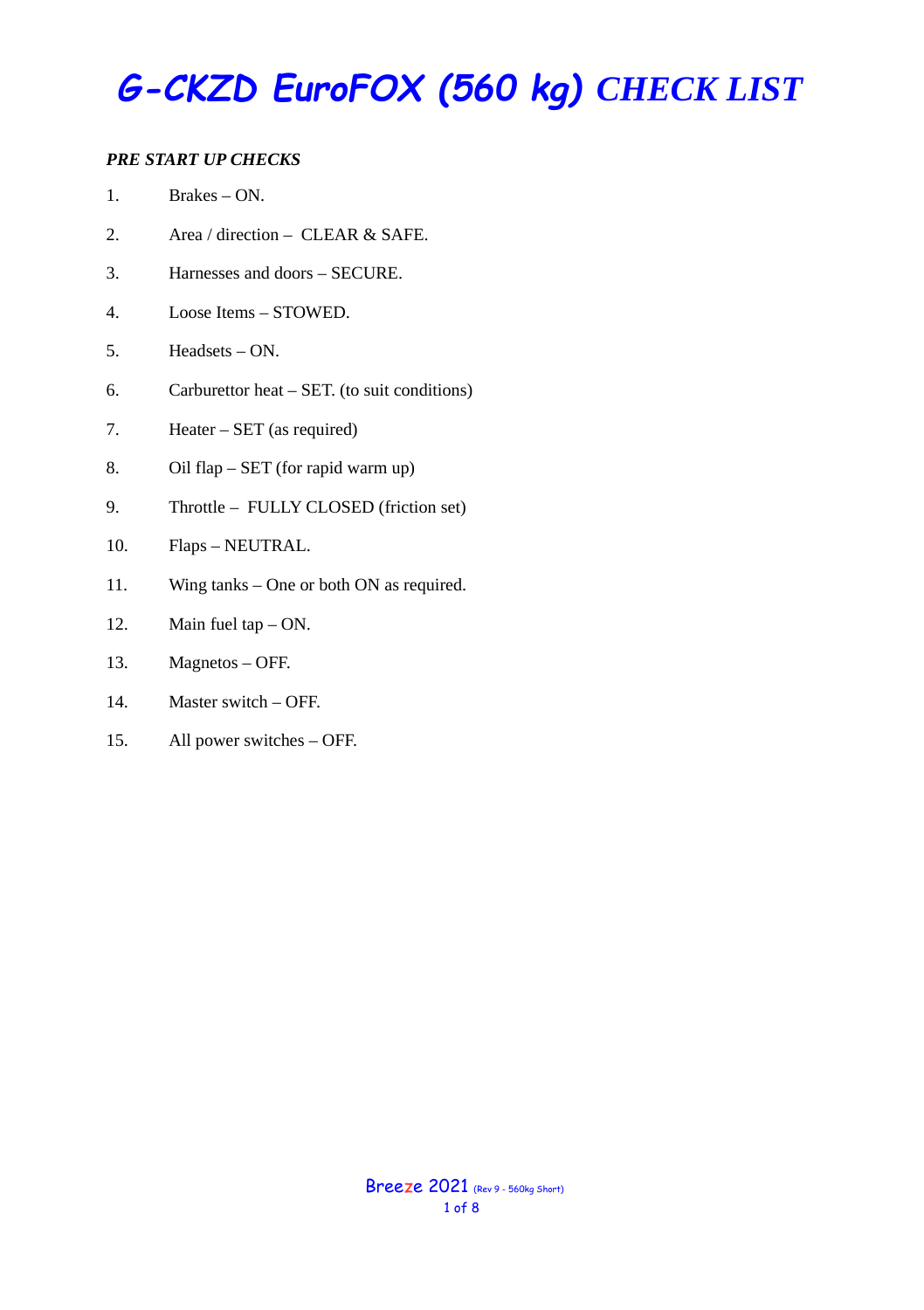#### *ENGINE START*

- 1. Master switch ON.
- 2. Ensure altimeter initialises correctly.
- 3. Hobbs reading RECORD.
- 4. Low Fuel Warning Lamp TEST.
- 5. Boost pump ON (check pressure rises then OFF when stable)
- 6. Throttle and choke AS REQUIRED.
- 7. Radio, Transponder and Gyro displays OFF.
- 8. Strobes ON.
- 9. Area ALL CLEAR.
- 10. Stick FULLY BACK!
- 11. Magnetos ON.
- 12. *Shout* "CLEAR PROP" pause 3 to 5 seconds.
- 13. Engine START monitor oil pressure & set 2000 rpm when soft start period ends.
- 14. Choke OFF (if used) control RPM.
- 15. Power switches Switch ON the following:
	- Radio,
	- Transponder,
	- Gyro,
	- GPS supply if required.
- 16. Landing lights and boost pump– CHECK OFF
- 17. Radio ON Check / Set: Active, Standby frequencies and Vol settings.
- 18. Transponder ON Check / Set: mode "STANDBY" & active squawk to 7000.
- 19. Radio CALL & RECORD Runway and pressure setting.
- 20. Set QNH and runway heading on Gyro and QFE or QNH as appropriate on Altimeter.
- 21. Log brakes off time.

#### **TAXI TO RUN UP AREA.**

- 1. Speed MAX 8kts (Brisk walking pace).
- 2. Controls DEFENSIVE POSITIONS.
- 3. Check BRAKES, STEERING, SLIP BALL, COMPASS.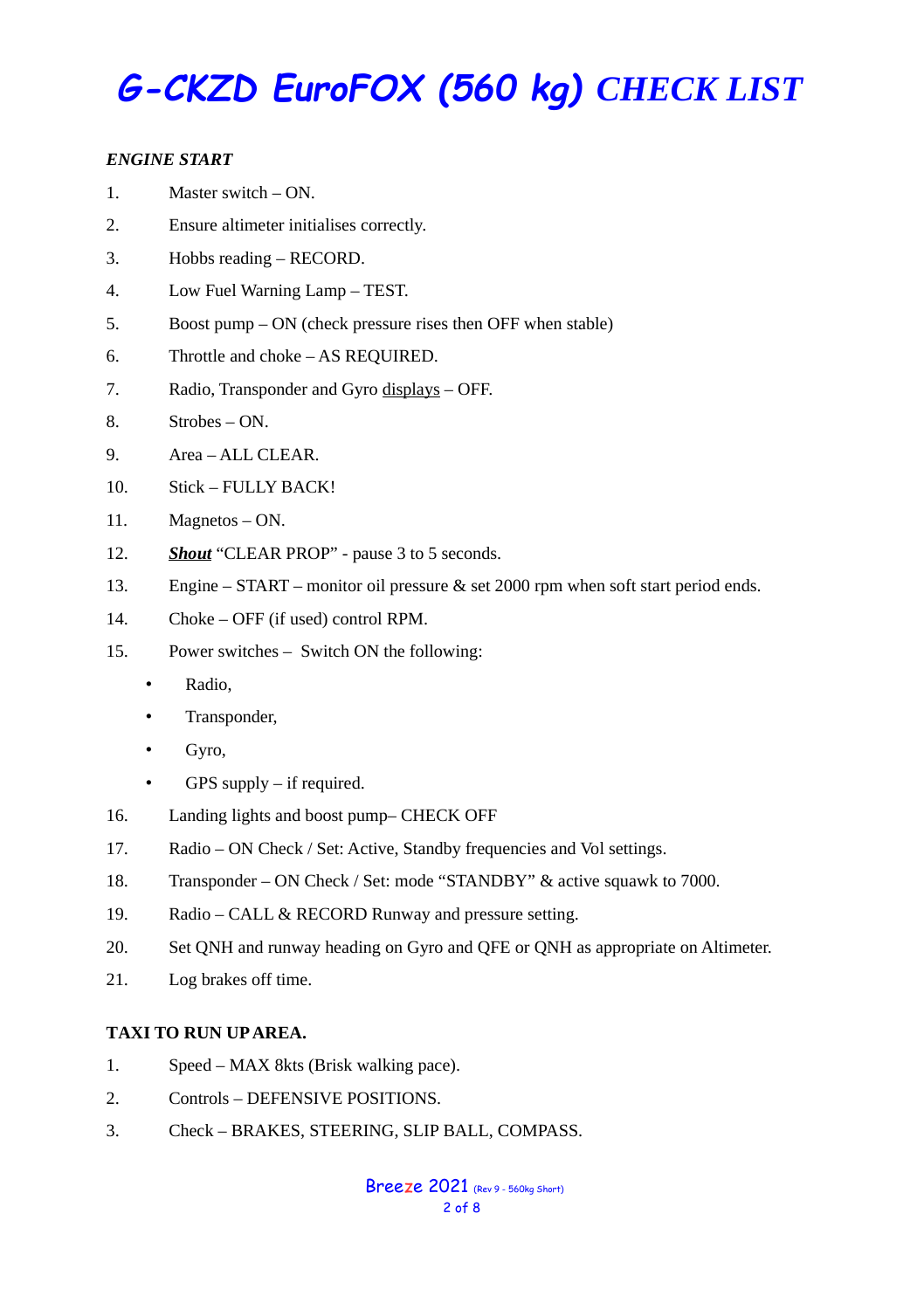#### **PRE FLIGHT (VITAL ACTIONS)**

- 1. Park IN TO WIND.
- 2. Brakes ON.
- 3. Throttle 2000 RPM
- 4. Controls CHECK (full & free, correct sense, including flaps)
- 5. Harnesses and doors CHECK.
- 6. Loose items STOWED.
- 7. Flight instruments CHECK.
- 8. Engine Instruments CHECK.
- 9. Magnetos CHECK (3800 to 4000 RPM)
- 10. Idle CHECK (then return to 2000 RPM)
- 11. Fuel contents CHECK (contents and tank selection as required)
- 12. Main fuel tap CHECK ON.
- 13. Boost pump ON (monitor pressure during switch on)
- 14. Flaps SET.
- 15. Trim SET
- 16. Transponder ACS
- 17. Landing Lights ON.
- 18. Oil flap SET (open to suit ambient temperature)
- 19. BRS REMOVE safety pin
- 20. Taxi to hold point.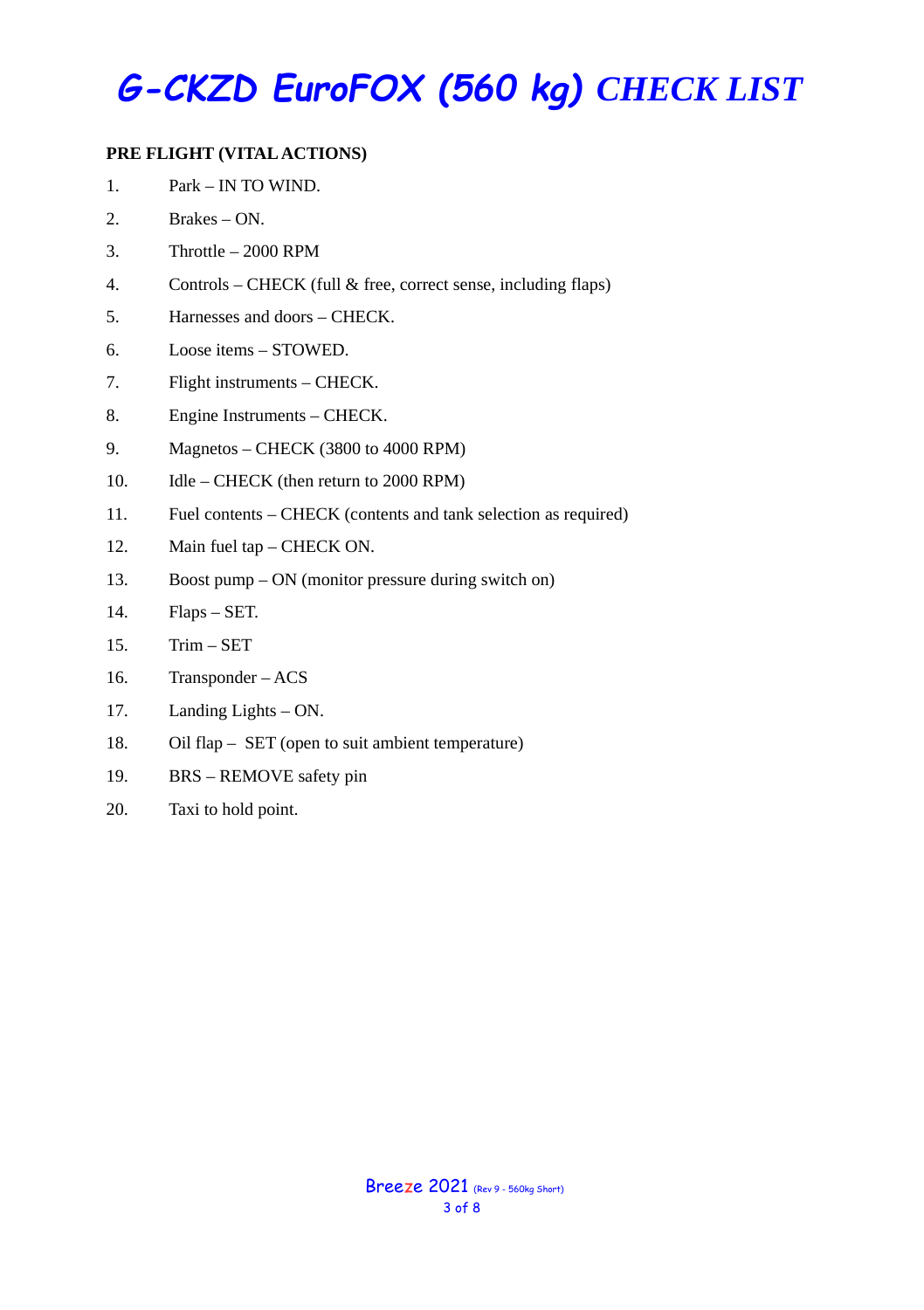#### **PRE TAKE OFF FINAL CHECKS AT HOLD POINT AND TAKE OFF ROLL**

- 1. Check Fuel, Flap, Trim, Transponder, oil flap (partially opened) Landing Lights, Ts & Ps.
- 2. Check BRS armed.
- 3. Check all clear for take off.
- 4. Log take-off time.
- 5. Select Heading screen
- 6. Call "Lining up runway xx" pause.
- 7. Double check final approach.
- 8. Line up.
- 9. Assess wind.
- 10. Select abort point,
- 11. Check brakes OFF.
- 12. Check Full power during take off roll (min 5000 RPM)
- 13. Check ASI alive.

#### **AFTER TAKE OFF**

- 1. Monitor and control air speed before and during climb.
	- Minimum 55kts before climb.
	- 55 kts in climb for best AOC  $(V_x)$ *Note*: Unless maximum performance is required for obstruction clearance it is far safer to climb out at 65 knots rather than Vx.
- 2. Flaps NEUTRAL at 150 200 feet, then climb out at 65 kts for best ROC (Vy)
- 3. Engine temperatures and pressures CHECK within limits, regulate with oil flap as required.
- 4. Boost pump OFF above 2000 feet AGL (observe fuel pressure, especially if using a high power setting, be prepared to turn back on)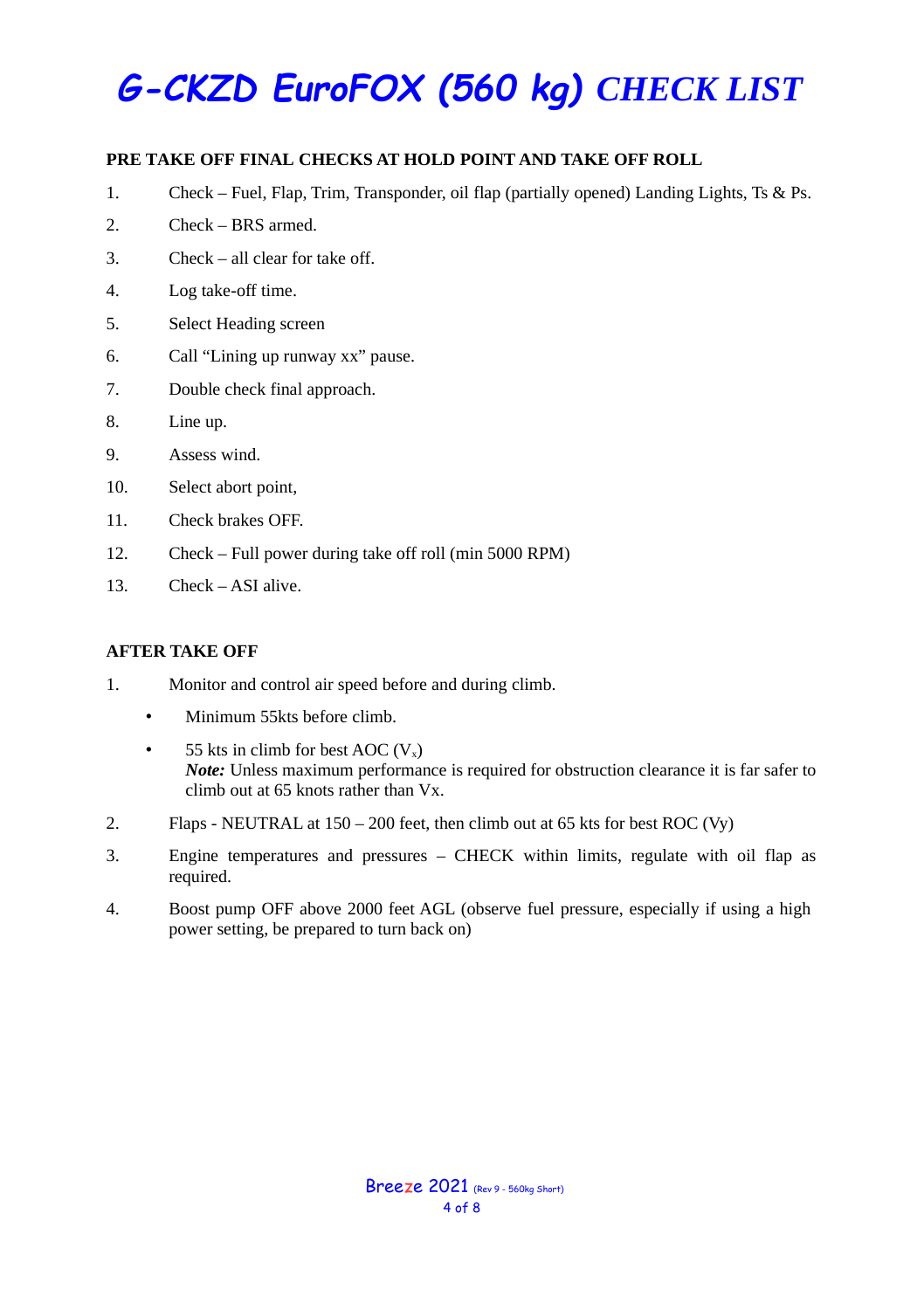#### **ON ROUTE**: **– FREDA – CHECKS**

- **F**uel Used, remaining, endurance.
- **R**adio Active and standby frequencies set as required.
- **E**ngine Temperatures and pressures healthy, regulate oil temperature with oil flap.
- **D**irection Compass heading, or ground track from HORIS as appropriate.
- **A**ltimeter Correct pressure set, maintaining planned altitude.

#### **AIRFIELD APPROACH**

- 1. Fuel CHECK contents sufficient and tank(s) selected.
- 2. Radio SET to airfield frequency.
- 3. Call for airfield information.
- 4. Altimeter SET to airfield QFE.
- 5. DI SET to runway heading.

#### **OVERHEAD JOIN**

- 1. Boost pump ON before descending below 2,000'.
- 2. Fuel sufficient and tank selected.
- 3. Carburettor heat To suit conditions.
- 4. Oil flap To suit conditions.
- 5. Call "Dead-side, descending for runway xx"
- 6. Look out for and integrate with circuit traffic.
- 7. Call "Joining x-wind for runway xx"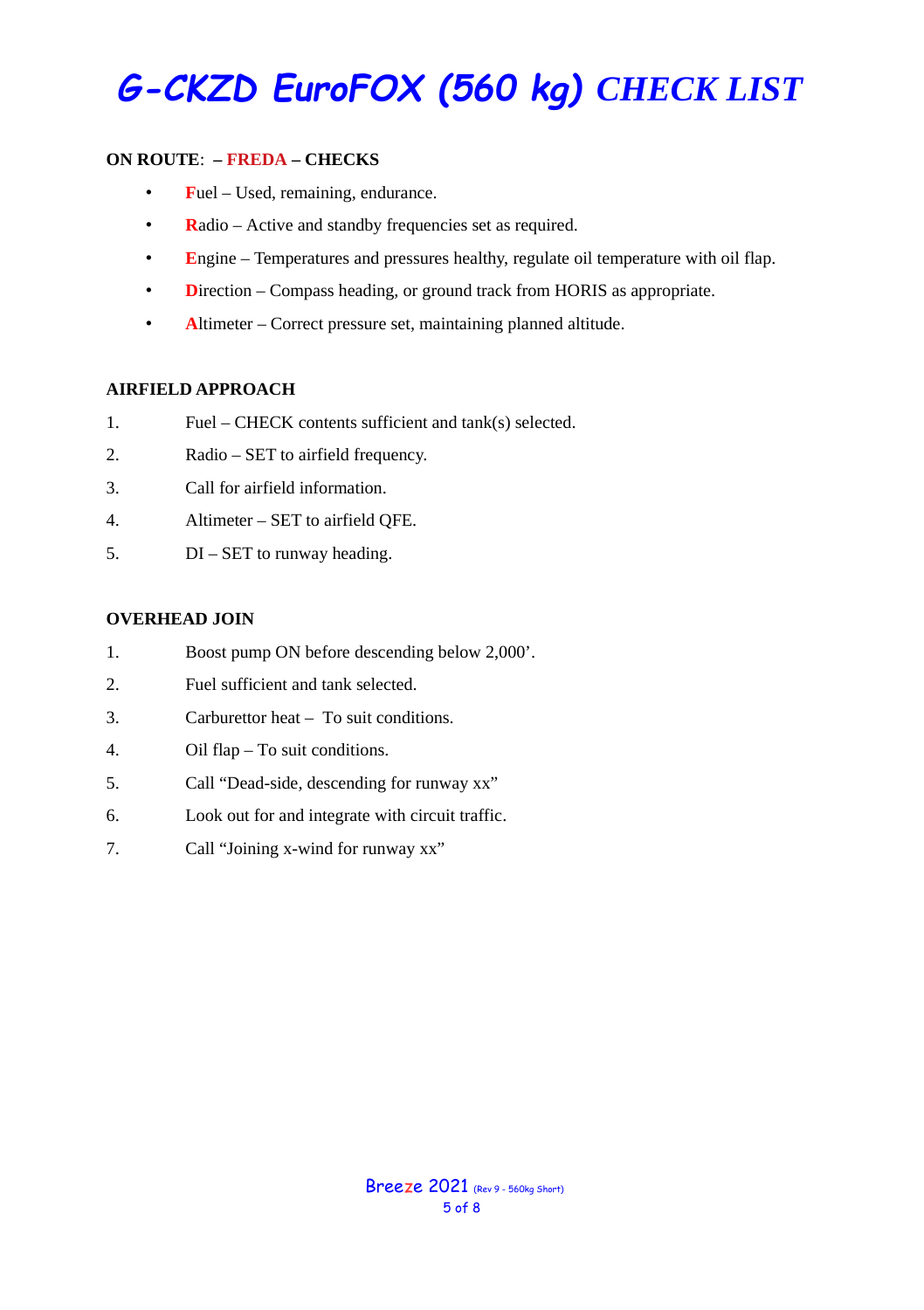#### **DOWNWIND**

- 1. Make downwind call, abeam upwind threshold.
- 2. **LOOK-OUT!** Monitor activity in circuit/runway Visual and radio traffic.
- 3. 3000 4300 RPM clean (around 60 90kts) dependent on circuit traffic, trim. Maintain height and slow to 65 – 70kts abeam downwind threshold
- 4. Down-wind checks: BFFICH
	- **B**rakes, firm and OFF.
	- **F**uel, Sufficient for a go around, boost pump on, pressure healthy.
	- **F**laps, check and consider.
	- **I**nstruments, Flight and engine, Ts & Ps healthy.
	- **C**arburettor heat, CHECK set as required for conditions.
	- **H**arness & Hatches, secure.
- 5. Use drift to estimate relative wind speed and direction and determine type of approach to be used.

#### **BASE LEG**

- 1. Reduce power to approx 3000 RPM and raise nose to maintain level flight.
- 2. Flaps set stage 1 once below  $V_{FF}$  (83 kts).
- 3. Maintain level flight and allow speed to reduce to 60 65 kts.
- 4. Plan descent, (glide or powered) to approx 500-700' before BASE to FINAL turn.

#### **FINAL**

- 1. Make FINAL call.
- 2. Power as required for approach type.
- 3. Speed 50 55 kts or as required for glide, within flap limiting speed of 83kts.
- 4. Flaps SET stage 2 as required.
- 5. 45 50 kts over threshold.
- 6. At 200' Clear to land, stable approach? *Be prepared to GO AROUND if in any doubt!*
- 7. Fully held off landing, with a nose high attitude at minimum speed, subject to wind.
- 8. Keep nose-wheel off ground as long as possible!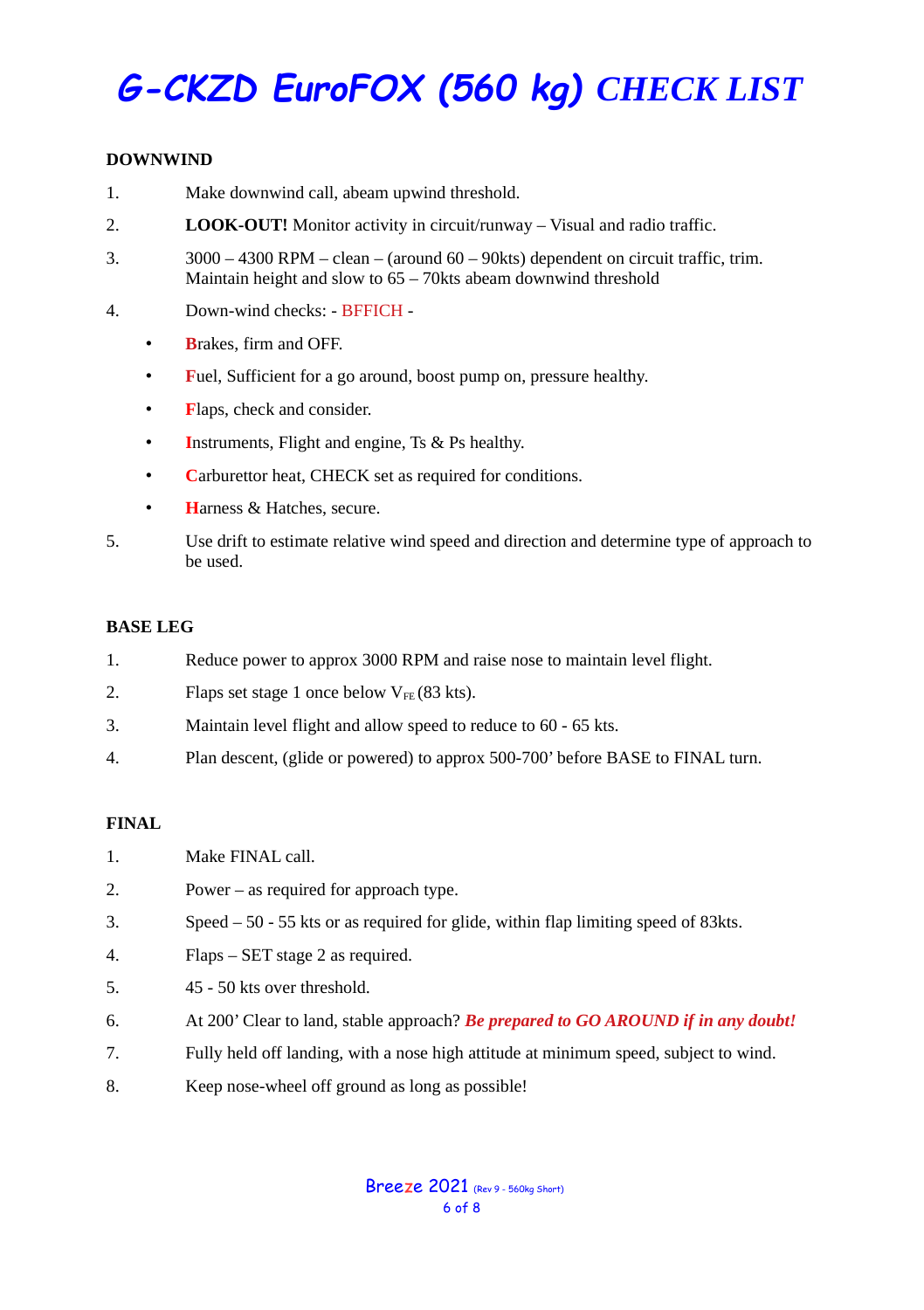#### **RUNWAY CLEAR CHECKS**

- 1. Make runway vacated call.
- 2. Log landing time.
- 3. Log flight time from VSI.
- 4. BRS REPLACE safety pin.
- 5. Flaps RETRACT (neutral).
- 6. Boost pump OFF.
- 7. Landing Lights OFF.
- 8. Oil flap As required.

#### **PRE SHUTDOWN**

- 1. Brakes ON (Log time)
- 2. Power switches ALL (EXCEPT STROBES!) OFF.
- 3. Magneto CHECK at 2000 RPM.

#### **SHUTDOWN**

| 1. | Magneto $-1$ OFF at 2000 RPM.                                                 |
|----|-------------------------------------------------------------------------------|
| 2. | Throttle to Idle, magneto $-2$ OFF, at minimum revs, do not sustain low revs. |
| 3. | $Strobes - OFF.$                                                              |
| 4. | "Low Fuel Warning Lamp" - TEST.                                               |
| 5. | Hobbs meter reading - RECORD.                                                 |
| 6. | Master switch - OFF, remove key.                                              |
| 7. | BRS – DOUBLE CHECK safety pin is securely in place.                           |
| 8. | Secure aircraft facing into wind.                                             |
| 9. | Secure controls as required.                                                  |

10. Return keys, do not put in your pocket!!!